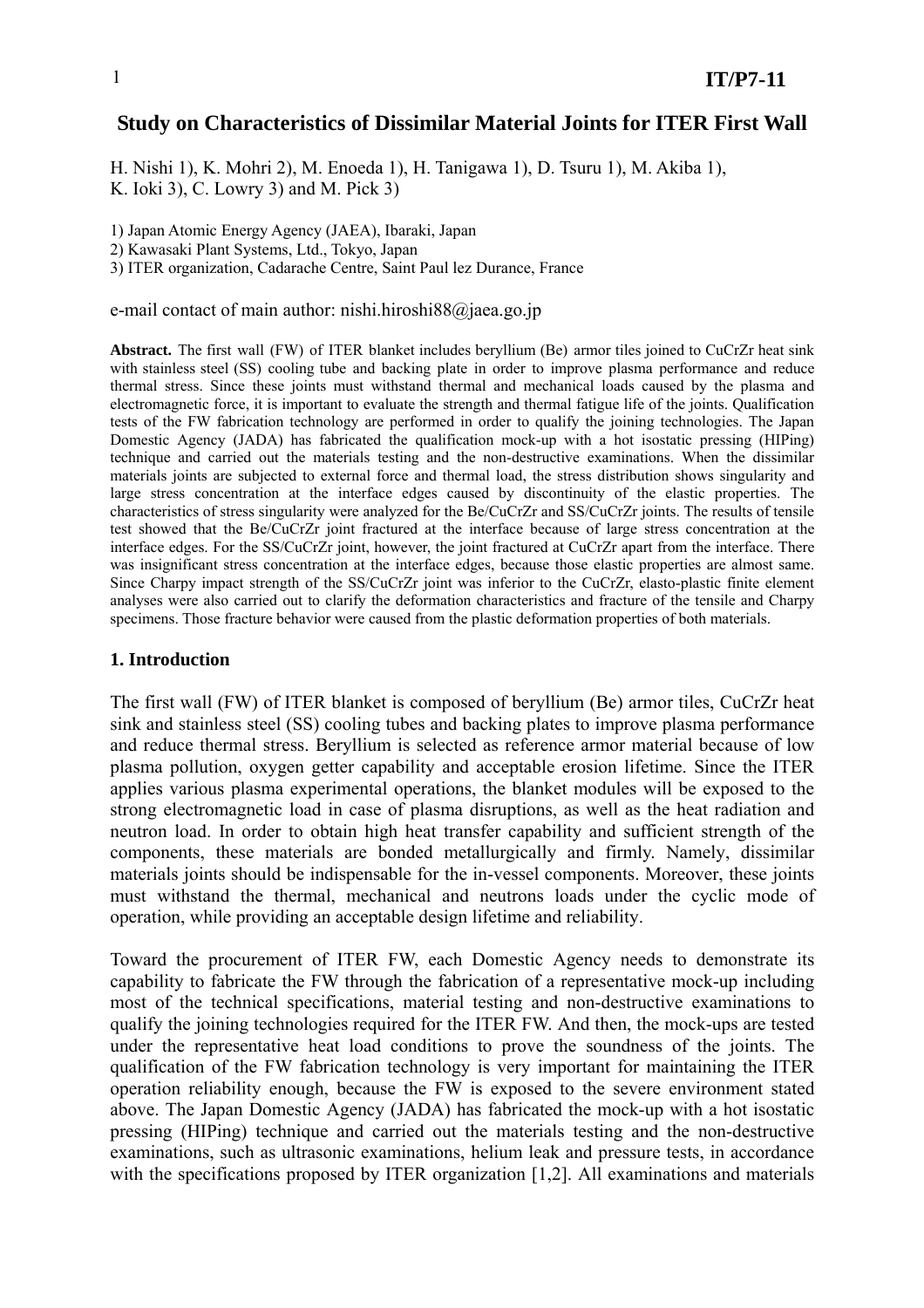tests showed that the mock-up was defect free and satisfied for the specifications. This paper describes the fabrication technique of the mock-ups in JADA, characteristics of stress distribution and strength of the joints in consequence of the mechanical properties of their materials.



*FIG. 1. Fabricated qualification mock-up in JADA.* 

# **2. Fabrication of FW Qualification Mock-ups**

*FIGURE 1* shows the fabricated qualification mock-up in JADA. The mock-up included three Be tiles size of  $80 \times 80 \times 10$  mm thick. The gap between the tiles was 2 mm. As for the beryllium tiles, S65C vacuum hot pressed (VHP) block has been selected. Because of some anisotropy of mechanical properties of the VHP block in longitudinal and transverse directions (relative to pressing axis), the Be tiles were cut from VHP block in accordance with parallel to the direction of pressing.

The used CuCrZr was 15 mm-thick plate. Since CuCrZr alloy is a precipitation hardening material, it is proposed to be used in the solution annealed and aged state in the FW. For the heat treatment of CuCrZr, the solution annealing temperature should be high enough to make re-solution of alloying elements and a sufficiently high cooling rate is necessary to keep the alloying elements in supersaturated solid solution. Cooling rates lower than the critical one would induce an early precipitation of coarse particles. In the fabrication of FW, important processes are HIPing conditions of the SS/CuCrZ, CuCrZr/CuCrZr and CuCrZr/Be joints, because the joining processes accompany with the heat treatment of CuCrZr and affect the strength of CuCrZr and the joints. For simultaneous HIPing of SS/CuCrZr and CuCrZr/CuCrZr in the fabrication, the HIP and after-HIP heat treatment conditions have been investigated taking the FW fabrication process into account. From the previous development of HIPing technique [3-7], the HIP condition for joint between dispersion strengthen copper and SS was temperature of 1050ºC, pressure of 150 MPa and holding time of two hours. However, the temperature of 1050ºC corresponds to a eutectic point of the CuCrZr alloy and the CuCrZr may melt at this temperature. Therefore, temperature of 1045ºC, pressure of 150 MPa and holding time of two hours is adopted as the possible HIP joining condition for the SS/CuCrZr and CuCrZr/CuCrZr in this fabrication.

Though the CuCrZr needs fast cooling such as water quenching in the solution anneal treatment, the fast cooling cannot be applied in the HIP furnace and precipitation of coarse particles will be induced. Hence, the re-solution annealing after the HIPing was performed in other furnace with forced convection cooling in order to get high cooling rate. While the solution annealing is normally performed at temperature of 980 °C, the CuCrZr was not getting sufficient strength, because the solution temperature was not high enough to make re-solution of the precipitation. Therefore, temperature of the re-solution annealing increased to 1045 ºC same as the temperature of HIPing to make re-melt of the coarse precipitation. Consequently the tensile properties of the CuCrZr satisfied the specifications.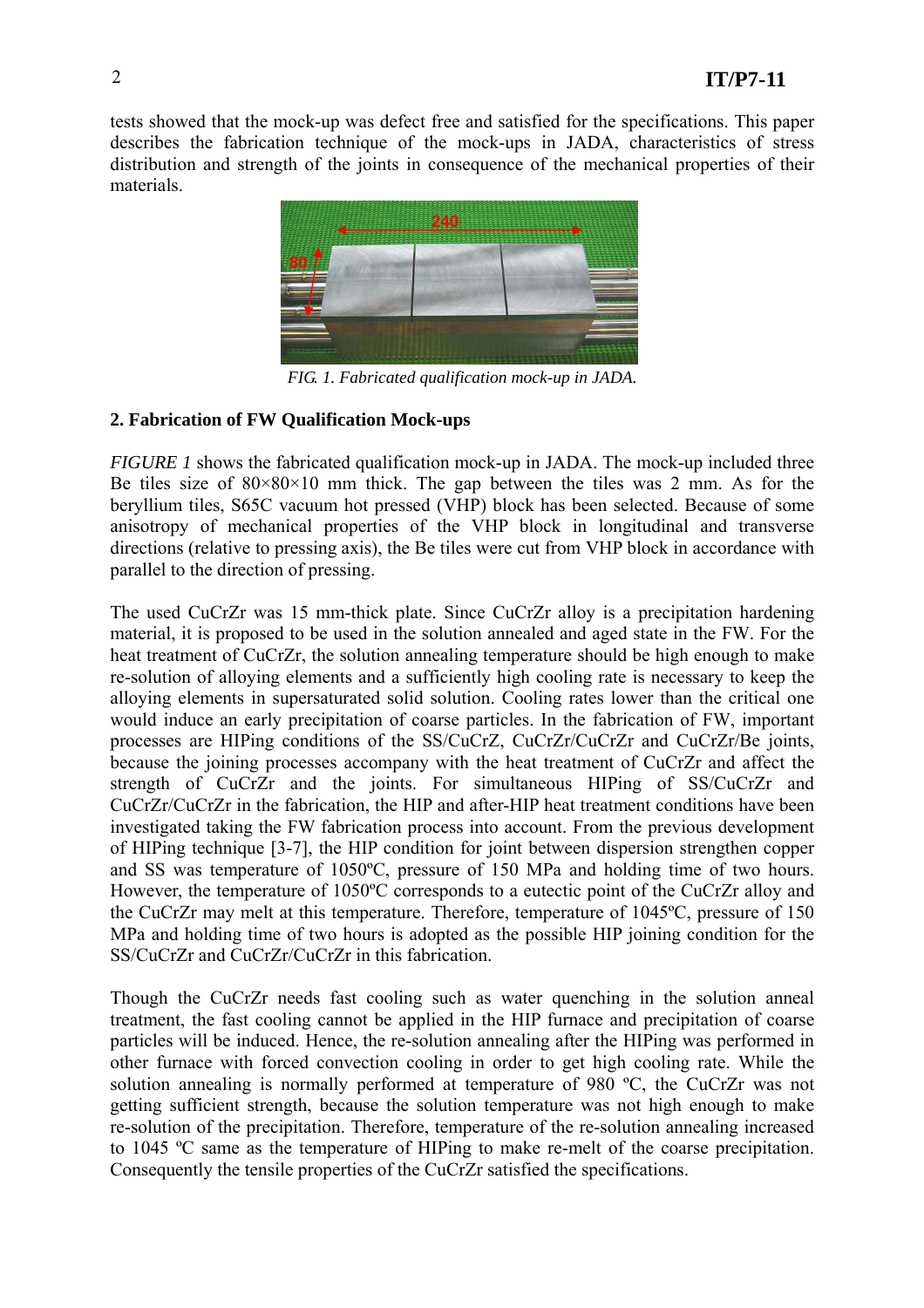The HIPing process of Be joining onto CuCrZr is regarded as the aging process for CuCrZr. An optimum aging treatment to obtain sufficient strength is temperature of 450-480ºC for several hours [8]. High temperature of HIPing between Be and CuCrZr is desirable to get enough strength joint, however, brittle intermetallic phases between Be and CuCrZr are formed. The temperature selection and prevention of intermetallic phases formation are key issues for obtaining sufficient mechanical strength of CuCrZr and the joint. As the diffusion barriers to prevent intermetallic phases forming, Cr coating of 1 µm and Cu coating of 10 µm thickness on the Be surface to be bonded were carried out with PVD technique. From these points of view, the HIPing condition of 580ºC and 1 hour was selected after some study.

### **3. Characteristic of Stress Distribution in Dissimilar Materials Joints**

#### **3.1 Stress Singularity at Interface Edge**

Since the FW is subjected to severe stresses caused by material mismatch of thermal expansion and electromagnetic force, it is important to evaluate the strength of the joints. When the dissimilar materials joints are subjected to external force, the stress distribution shows singularity due to discontinuity of materials properties at the interface edges. These stresses may lower the strength of joints. Bogy et al. have been investigated the stress singularity using an application of the Mellin transform in conjunction with the Airy stress function. Elastic stress at an interface edge is expressed by the following equation [9].

$$
\sigma_{ii} \propto r^{-2}
$$

Where r is distance from the bonding edge and  $\lambda$  is order of singularity as shown in *FIG.2*. When the r diminishes, the stress increases and shows singularity. The stresses under mechanical and thermal loading had been evaluated for the bonded quarter-planes joint. The analysis was carried out for the SS/CuCrZr and Be/CuCrZr using those materials elastic properties. The stresses are obtained as following equations [10].

$$
\sigma^{1}_{ij}(r,\theta) = K^{1}_{ij}(\theta)r^{-0.02} + \sigma^{1}_{0ij}(\theta) \quad \text{for SS/CuCrZr joint}
$$
  

$$
\sigma^{2}_{ij}(r,\theta) = K^{2}_{ij}(\theta)r^{-0.08} + \sigma^{2}_{0ij}(\theta) \quad \text{for Be/CuCrZr joint}
$$

Where  $(r, \theta)$  is plane polar coordinates,  $K_{ij}^k$  are stress intensity factors and  $\sigma_{ij}^k(\theta)$  are thermal stress terms. If the loading is only external force, the  $\sigma_{ii}^k(\theta)$  disappears. The stress singularity depends on their combination of the materials and configuration of joints. The results show that the order of stress singularity for Be/CuCrZr joint was 0.08, however, the singularity was small for the SS/ CuCrZr joint, because those elastic properties are almost same.



 *FIG.2. Model for bonded two-wages.*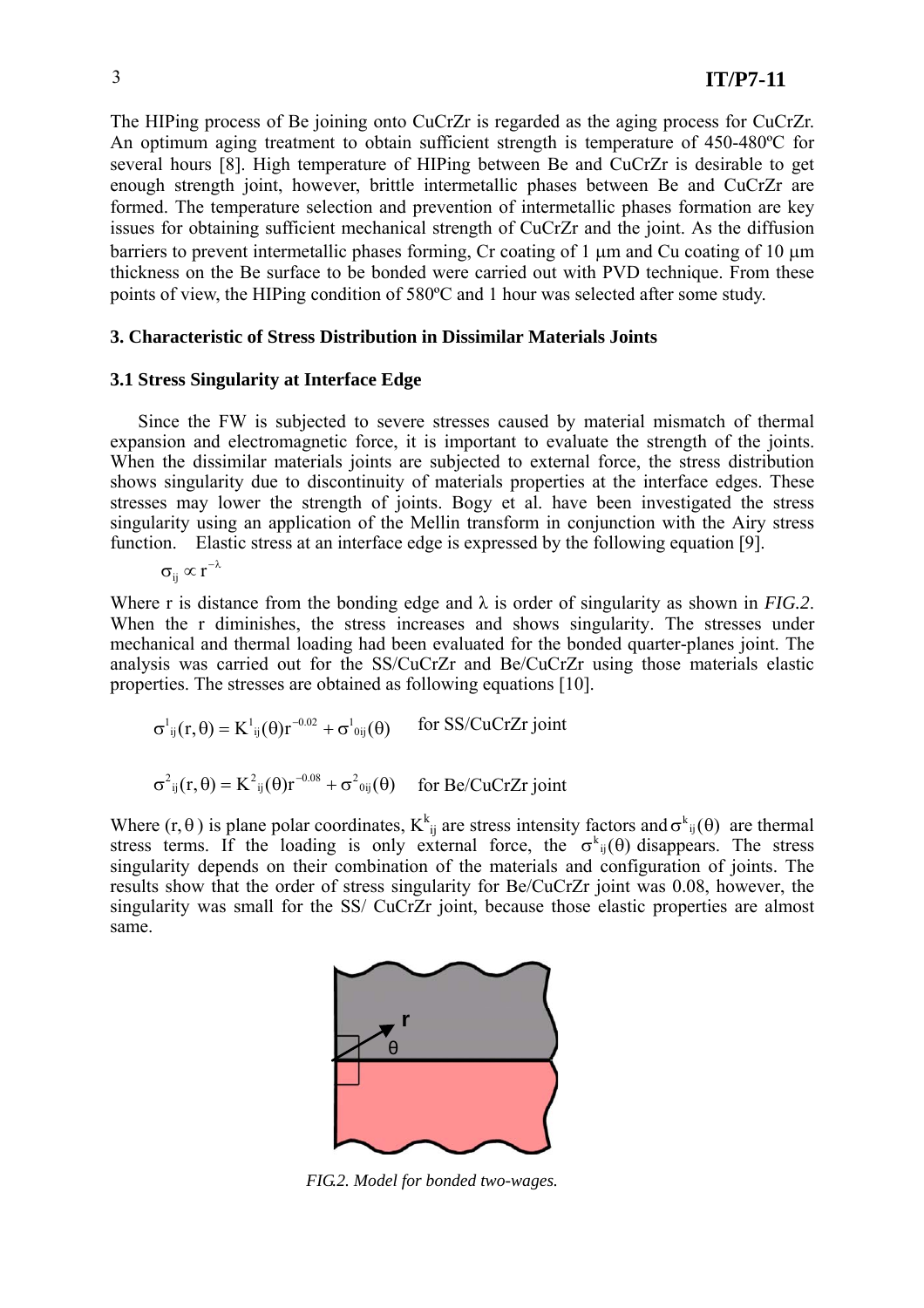#### **3.2 Thermal Stress Distribution of Bonded Plate**

In a two or three materials joint, thermal stress develop after a change in temperature due to the different thermal expansions of the materials. As an example, the thermal stress was evaluated for the Be/CuCrZr joint with the thickness of 10 mm of Be and 70 mm of CuCrZr plate using those materials properties as shown in *FIG.3*. The loading was a homogeneous increase in temperature of 500 ºC. The thermal expansion of the CuCrZr plate is larger than that of the Be plate. Consequently, bending of the bonded plate is generated and compressive stress develop at the CuCrZr plate and tensile stress at the Be plate. *FIGURE 4* is the thermal stress distribution in the center of the joint. A jump at the interface in stress component parallel to the interface is developed. If the Be plate has some defects near the interface, this tensile stress can lead to crack propagation.



 *FIG. 3. Configuration of bonded plate. FIG. 4. Thermal stress of bonded plate.*

### **4. Strength of Joints**

As the destructive examination tests of the joints for the qualification of the mock-up, tensile, shear, 4-points bending, Charpy impact and fracture toughness tests were conducted in accordance with the specification proposed by ITER organization [2]. In this section, the results of the tensile, Charpy impact test and the relevant analyses with elasto-plastic finite element method (FEM) are described to make clear the deformation and fracture behavior of the specimens.

### **4.1 Tensile Properties of Joints**

*FIGURE 5* shows the fractured tensile specimens. The specimens of Be/CuCrZr joint fractured at the bonding interface, while their strength is over 80% of the CuCrZr. The degradation of tensile strength for the Be/CuCrZr joint is attributed to the stress singularity as mentioned in section 3.1 or its low bonding strength. On the other hand, the tensile specimens of the SS/CuCrZr joint fractured at the CuCrZr region apart from the interface. The tensile strength of SS/CuCrZr joint was the same as the CuCrZr base. In order to clarify the deformation and fracture behavior of the tensile specimens, elasto-plastic



 *Be/CuCrZr SS/CuCrZr FIG. 5. Fractured tensile specimen.*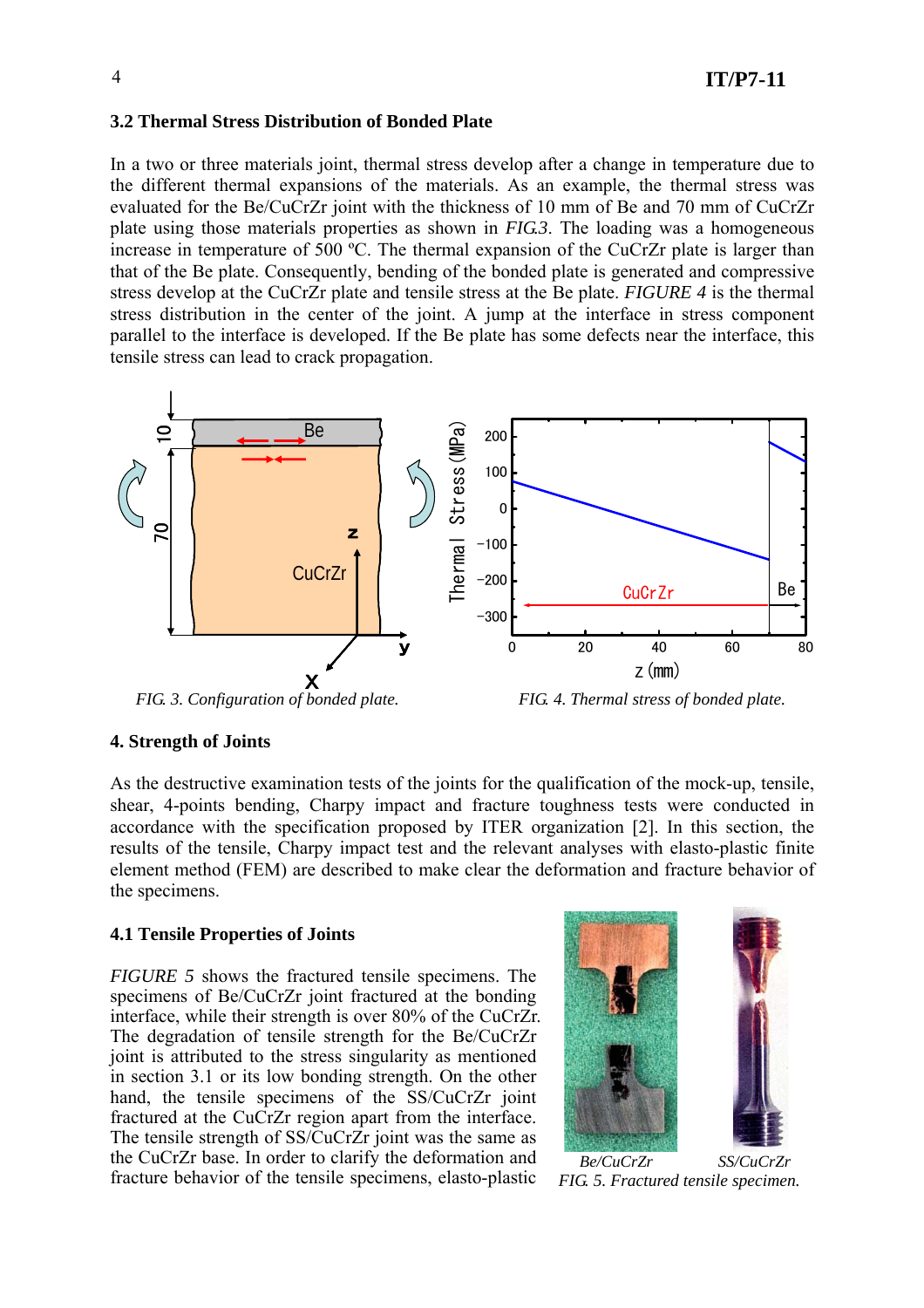FEM analyses were carried out using stress-strain curves of the SS and CuCrZr base metals as shown in *FIG. 6.* As can be seen from *FIG. 6*, the deformation stress of SS is weaker than that of CuCrZr at small strain range but stronger at large strain range. *FIGURE 7* shows distributions of axial stress on the interface near the edge for the SS/CuCrZr joint. In this figure, the stress were compared with a ratio of distance from the edge, r, to the radius of the specimen, w, in respect of elastic and elastic-plastic analyses for nominal strain ε=0.2-0.75 %. The stress singularity, which is designated by a slope of the stress distribution around the interface edge, existed slightly for elastic analysis and was 0.0203. This value is well in accordance with the theoretical result of 0.02 as shown in section 3.1. As the strain was advanced to the plastic range  $\varepsilon$ =0.2-0.5 %, the stress singularity decreased because of varying those mechanical properties.



 *FIG.7. Stress on interface near edge.*

*FIGURE 8* shows contours of the Mises stress and plastic strain distribution for 0.5 and 10% of nominal tensile strain obtained by the elasto-plastic FEM analyses [11]. In case of 0.5% nominal strain, the stress and strain of SS near the interface were small due to tri-axial tensile stress, because the deformation of SS was constrained from the CuCrZr owing to the fact that the stress-strain curve used for the FEM modeling shows that the SS is slightly weaker than the CuCrZr at this strain range. For 10% nominal strain, however, the deformation of CuCrZr near the interface was constrained from the SS and the stress and strain were small near the interface contrary to the case of 0.5 % nominal strain. The maximum strain occurred at the CuCrZr side apart from the interface and the strain of CuCrZr was larger than that of the SS, because the SS is strong rather than the CuCrZr at the large strain range. These calculations support the experimental observation that the tensile specimen fractured at the CuCrZr from the interface.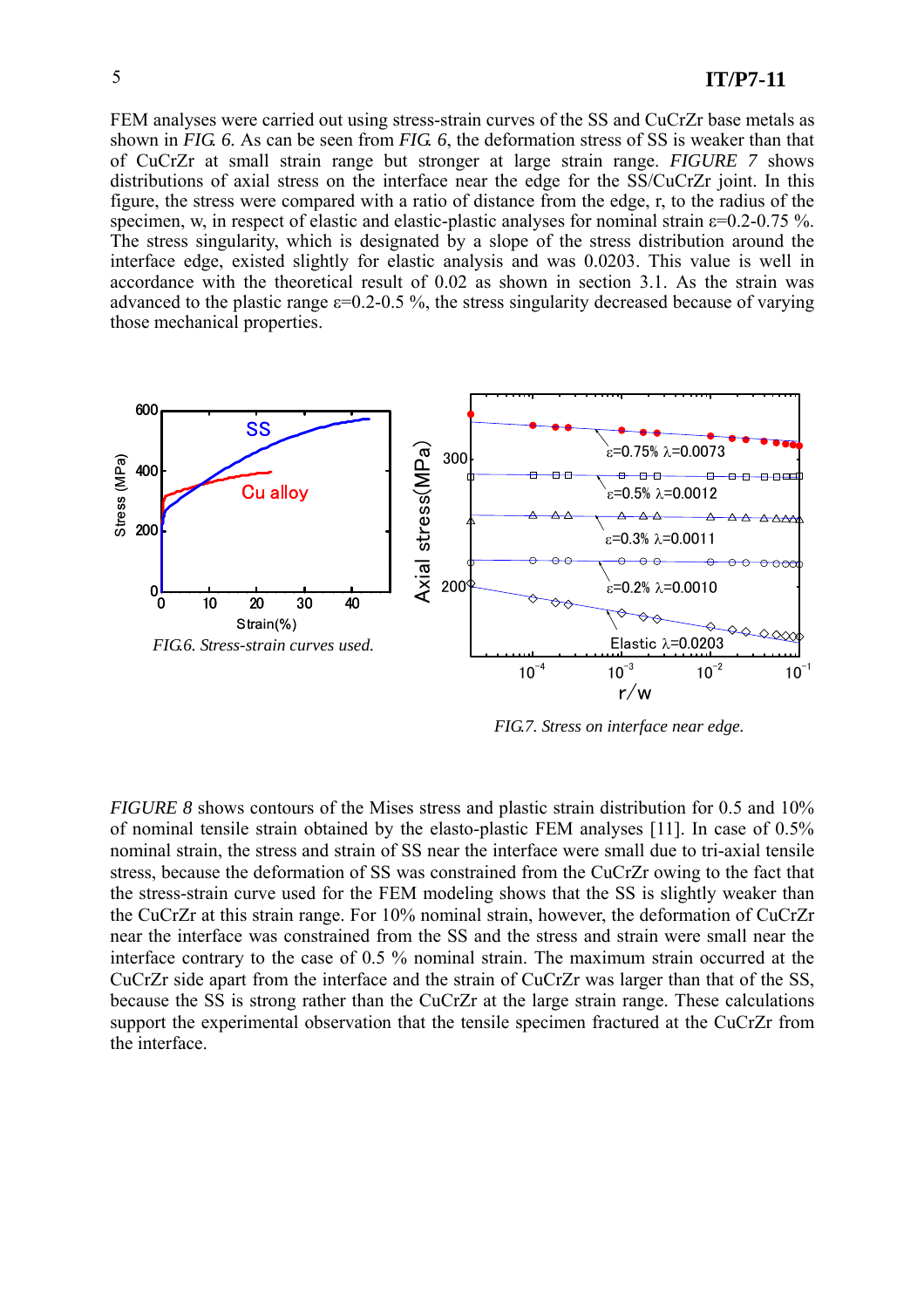

**(a) 0.5% nominal strain**



**(b) 10% nominal strain**

 *FIG. 8. Results of FEM analysis for tensile test in case of 0.5 and 10% nominal strain.*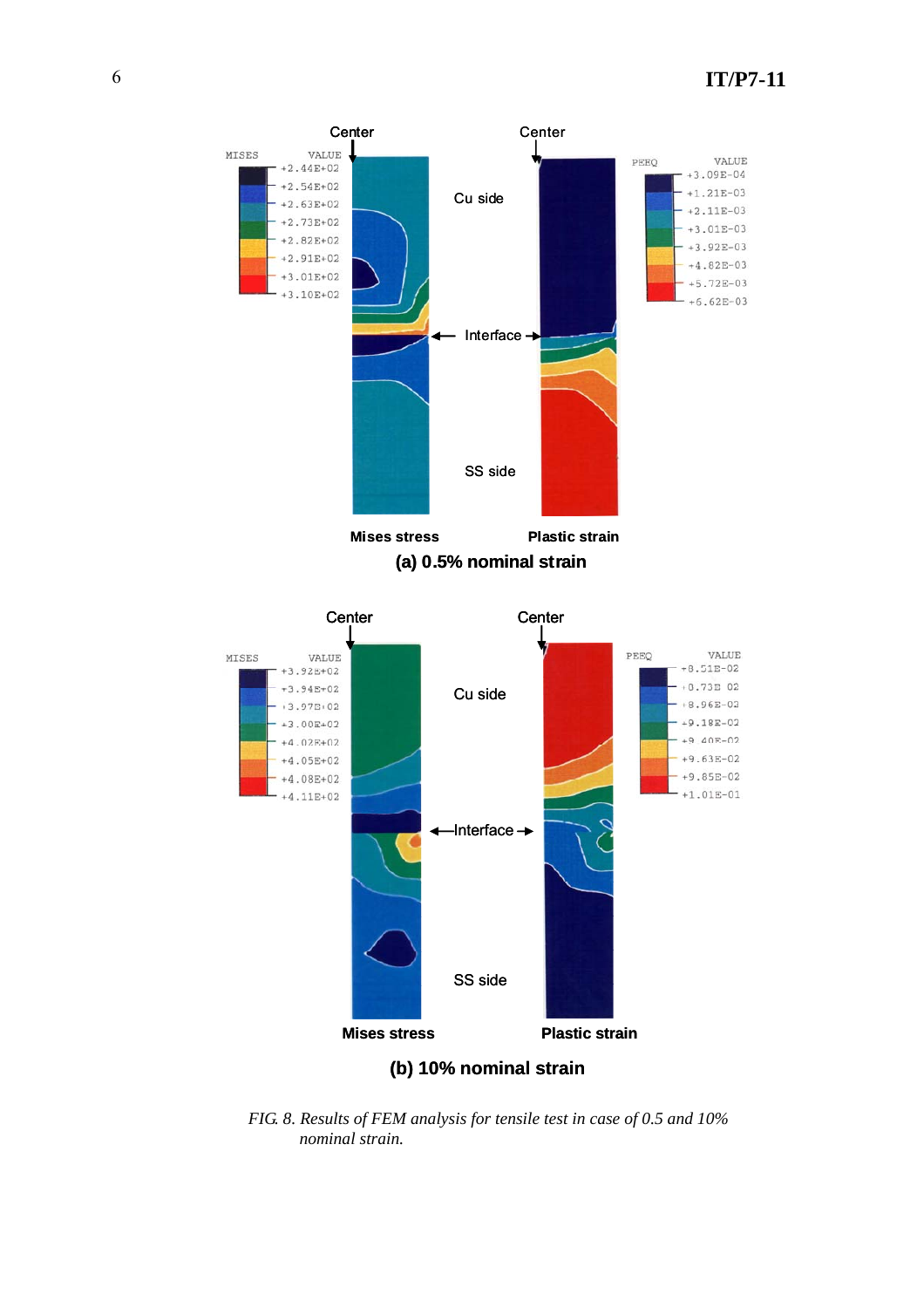# **4.2 Charpy Impact Strength of SS/CuCrZr Joint**

Charpy impact test was conducted using 7.5x10x55mm size of V-noched Chapy specimen. The notch of 2mm depth was introduced with the interface located at the center of the notch root. The specimens fractured at the CuCrZr near the interface of joint as shown in *FIG.9* and the impact strength was about 39 J/cm<sup>2</sup>, which was significantly lower than that of CuCrZr base of approximately  $140 \text{ J/cm}^2$ .

In order to clarify the degradation of Charpy impact strength of the joint compared with CuCrZr base, elasto-plastic FEM analyses were performed [11]. The FEM analyses were of three-points bending of the Charpy specimen for the SS/CuCrZr joint and whole CuCrZr base. As a result of the FEM analyses, plastic strain distributions near the notch root of specimens for the SS/CuCrZr joint and whole CuCrZr are shown in *FIG.10*. Concerning the SS/CuCrZr joint, the plastic strain concentrated at the CuCrZr near the interface compared with whole CuCrZr. This strain concentration arose from that the CuCrZr is weaker than the SS as the fracture of the tensile specimen, while the deformation of whole CuCrZr specimen developed uniformly at the notch root. The Charpy absorbed energy consists of its deformation and generation of fracture surfaces. The deformation energy of the joint is lower than that of the whole CuCrZr. Therefore, the degradation of Charpy impact strength of the joint was attributed to the strain concentration, which was caused by the plastic deformation properties of both materials.



*FIG.9. Fractured Charpy impact specimen of SS/CuCrZr joint.*



*FIG.10. Plastic strain distributions near notch root of Charpy Impact Specimen.*

# **5. Summary**

The JADA has fabricated the qualification mock-up using the HIPing and carried out the materials testing and the non-destructive examinations to qualify the joining technologies. The conditions of the HIPing and the heat treatment were contrived for sufficient strength of